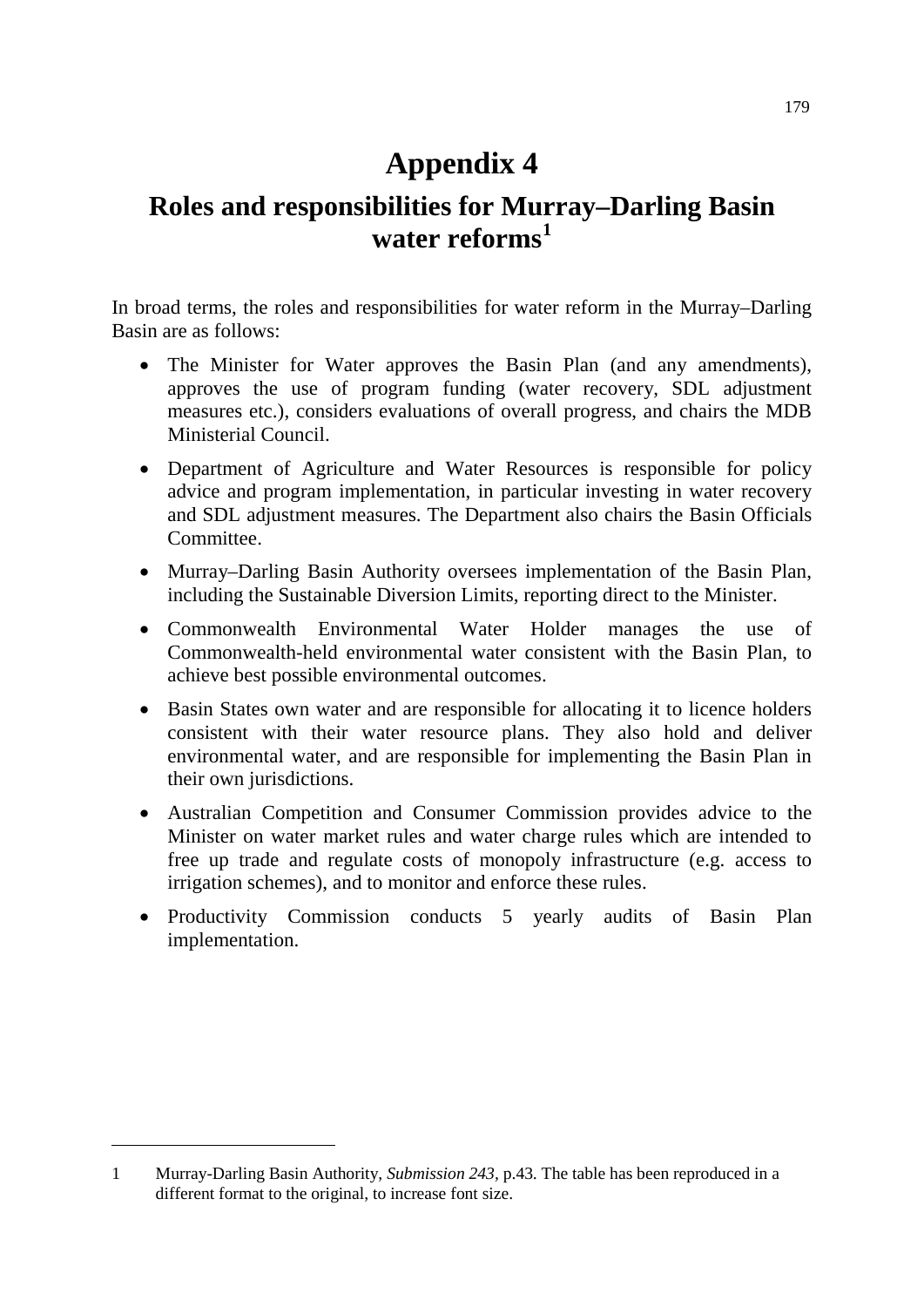## *Roles and responsibilities for Murray–Darling Basin water reforms*

|                                 |                                                                      | <b>Minister for Water</b>                                                                                                                                |
|---------------------------------|----------------------------------------------------------------------|----------------------------------------------------------------------------------------------------------------------------------------------------------|
| <b>REVIEWS</b>                  | <b>SDL</b><br>Adjustment<br>Process                                  | Support SDL adjustment package through Ministerial Council.<br>Adopt amendments to Basin Plan giving effect to the proposed<br>SDL adjustment.           |
|                                 | Constraints                                                          | Support constraints measures as part of SDL adjustment package.<br>Note that some constraints projects are also likely to be SDL<br>adjustment projects. |
|                                 | Northern<br><b>Basin Review</b><br>(mid 2016)                        | Adopt any proposed amendments to Basin Plan and revisions to<br>water recovery strategy in light of northern basin review.                               |
| <b>WATER</b><br><b>RECOVERY</b> | Buybacks &<br>Infrastructure                                         | Decide on water recovery strategy.                                                                                                                       |
| <b>BASIN PLAN</b>               | Prepare &<br>implement<br><b>Basin Plan</b>                          | Adopt Basin Plan (done).<br>Consider regular reports on Basin Plan implementation, including<br>those to Ministerial Council.                            |
|                                 | <b>State Water</b><br><b>Resource Plan</b><br>(WRP)<br>Accreditation | Decision to accredit each state WRP based on MDBA advice.<br>There are 36 plans required by 2019.                                                        |
|                                 | Environmental<br>water planning<br>and delivery                      | Considers reports on use of environmental water.                                                                                                         |
|                                 | <b>Water Trade</b>                                                   | Makes Water Market and Charge Rules on advice of ACCC<br>(done).                                                                                         |
|                                 | Monitoring<br>and evaluation                                         | Consider 5 yearly evaluations and PC audits.                                                                                                             |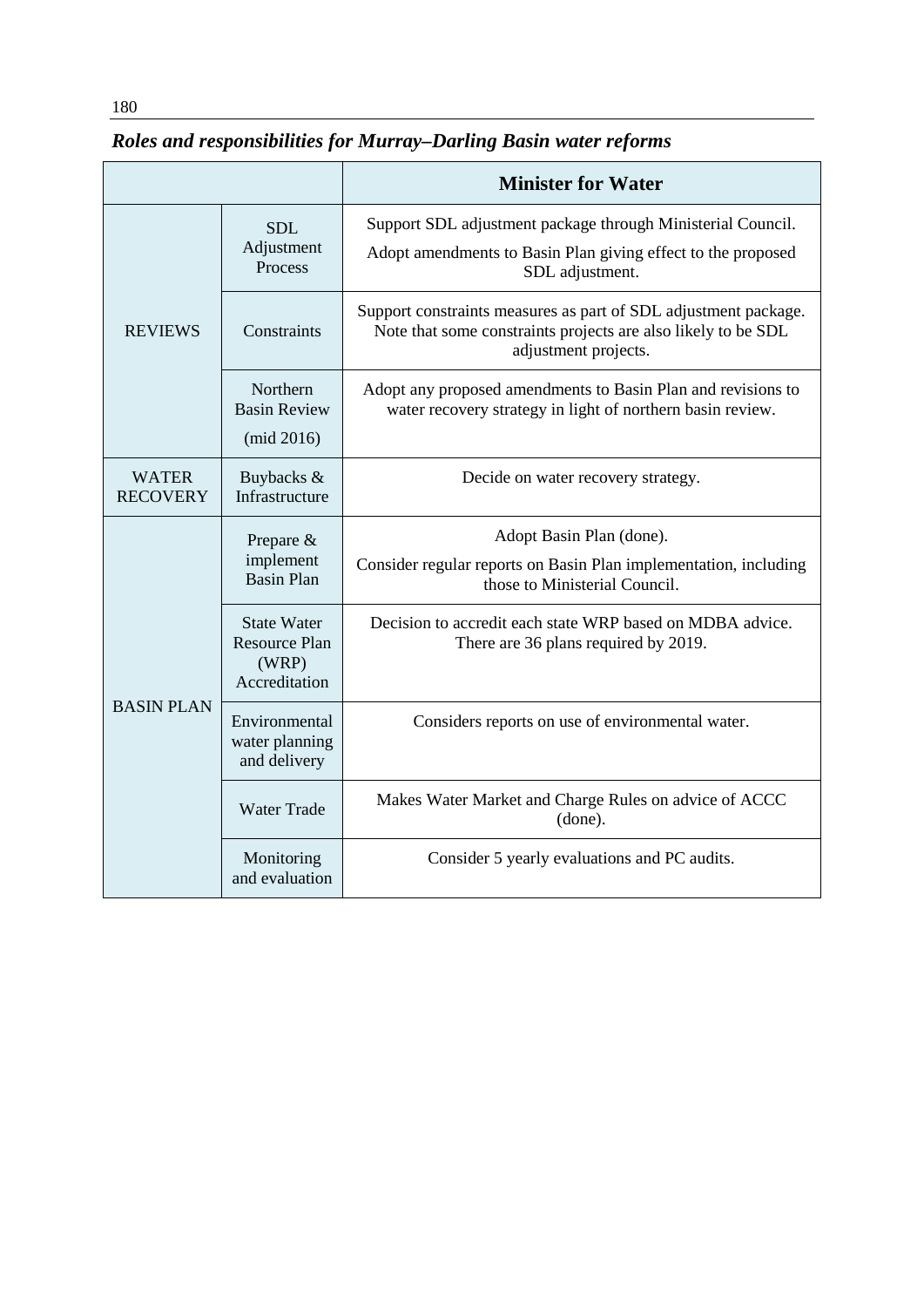|                                 |                                                                      | <b>Department of Agriculture and Water Resources</b>                                                                                                                                                         |
|---------------------------------|----------------------------------------------------------------------|--------------------------------------------------------------------------------------------------------------------------------------------------------------------------------------------------------------|
| <b>REVIEWS</b>                  | <b>SDL</b><br>Adjustment<br>Process                                  | As Chair of BOC, facilitate agreed package of SDL adjustment<br>measures (see State role).                                                                                                                   |
|                                 |                                                                      | Implement efficiency measures program and part-fund states to<br>implement supply measures.                                                                                                                  |
|                                 | Constraints                                                          | Manage \$200 million to address constraints.                                                                                                                                                                 |
|                                 | Northern<br><b>Basin Review</b><br>(mid 2016)                        | Participate in the review.<br>Consider changes to water recovery strategy in light of the review.                                                                                                            |
| <b>WATER</b><br><b>RECOVERY</b> | Buybacks &<br>Infrastructure                                         | Implement the Commonwealth's water recovery strategy including<br>cap on buybacks, and recovery of water for enhanced<br>environmental outcomes (efficiency measures) under the SDL<br>adjustment mechanism. |
| <b>BASIN PLAN</b>               | Prepare $&$<br>implement<br><b>Basin Plan</b>                        | Input to draft Plan (done).<br>As BOC Chair, facilitate development of agreed state comments<br>(done).                                                                                                      |
|                                 | <b>State Water</b><br><b>Resource Plan</b><br>(WRP)<br>Accreditation |                                                                                                                                                                                                              |
|                                 | Environmental<br>water planning<br>and delivery                      |                                                                                                                                                                                                              |
|                                 | <b>Water Trade</b>                                                   | Participate in water market as per water recovery strategy.                                                                                                                                                  |
|                                 | Monitoring<br>and evaluation                                         | Annual and five yearly reports on water recovery and investment<br>to MDBA.                                                                                                                                  |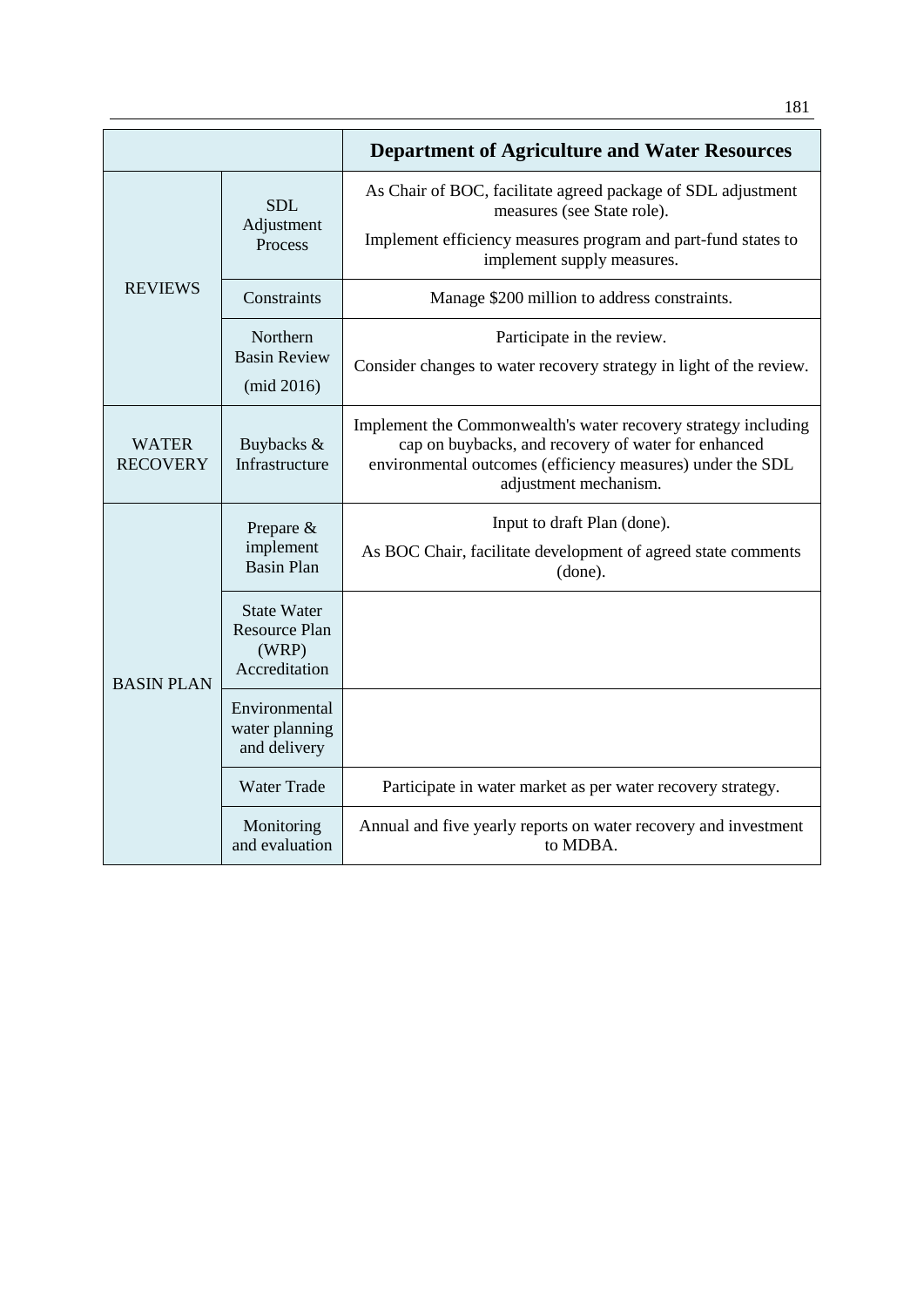|                                 |                                                               | <b>Murray-Darling Basin Authority</b>                                                                                                                                                                                                              |
|---------------------------------|---------------------------------------------------------------|----------------------------------------------------------------------------------------------------------------------------------------------------------------------------------------------------------------------------------------------------|
| <b>REVIEWS</b>                  | <b>SDL</b><br>Adjustment<br>Process                           | Develop method for assessing 'supply' measures based on Basin<br>Plan (done).<br>Apply method and modelling to determine amount of adjustment.<br>Advise Minister on proposed SDL adjustment to Basin Plan.                                        |
|                                 | Constraints                                                   | Develop Constraints Management Strategy.<br>Provide technical advice to states on measures to best implement<br>the strategy, where requested.                                                                                                     |
|                                 | Northern<br><b>Basin Review</b><br>(mid 2016)                 | Conduct 'triple bottom line' review to test if there is a case to<br>change SDLs or pattern of water recovery in the northern basin.<br>Advise Minister on amendments to Basin Plan and changes to<br>water recovery strategy based on the review. |
| <b>WATER</b><br><b>RECOVERY</b> | Buybacks &<br>Infrastructure                                  | Monitor and report progress with water recovery ('Bridging the<br>Gap').                                                                                                                                                                           |
| <b>BASIN PLAN</b>               | Prepare $\&$<br>implement<br><b>Basin Plan</b>                | Develop Basin Plan including consultation with states and<br>stakeholders (done).<br>Enforce Basin Plan including through annual assessment of state<br>SDL compliance.                                                                            |
|                                 | <b>State Water</b><br>Resource Plan<br>(WRP)<br>Accreditation | Assess state water resource plans and advise Minister on their<br>accreditation.                                                                                                                                                                   |
|                                 | Environmental<br>water planning<br>and delivery               | Set long term outcomes for environmental watering across Basin<br>(done) and set annual priorities.<br>Coordinate environmental watering at a basin scale.                                                                                         |
|                                 | <b>Water Trade</b>                                            | Ensure compliance with Basin Plan water trading rules.                                                                                                                                                                                             |
|                                 | Monitoring<br>and evaluation                                  | Monitor and evaluate economic and social outcomes across Basin<br>with input from Dept on investment.<br>Monitor and evaluate environmental outcomes with input from<br>CEWO and States. PC to audit each 5 years.                                 |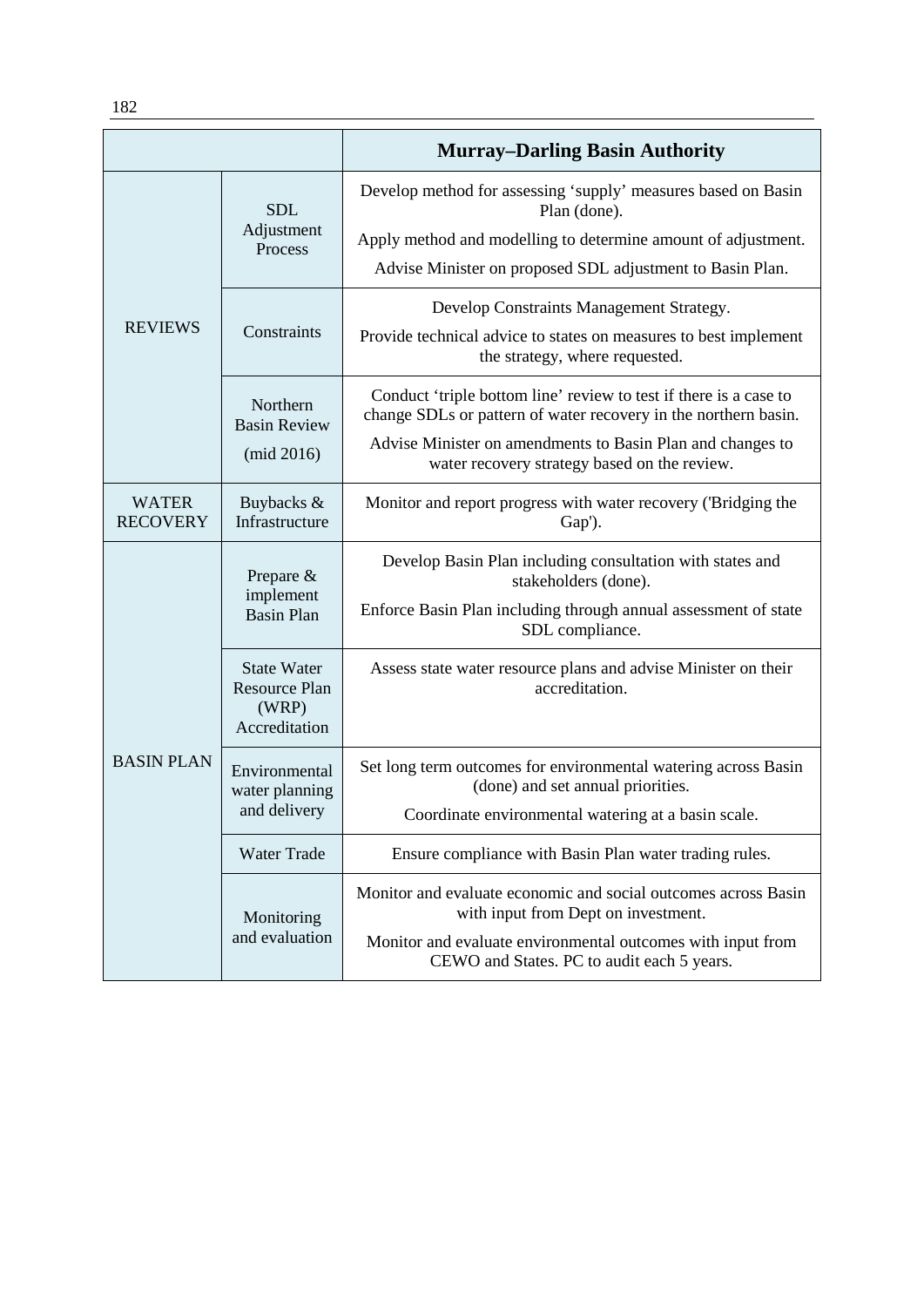|                                 |                                                                      | <b>Commonwealth Environmental Water Holder</b>                                                            |
|---------------------------------|----------------------------------------------------------------------|-----------------------------------------------------------------------------------------------------------|
| <b>REVIEWS</b>                  | <b>SDL</b><br>Adjustment<br>Process                                  |                                                                                                           |
|                                 | Constraints                                                          | Input as required.                                                                                        |
|                                 | Northern<br><b>Basin Review</b><br>(mid 2016)                        | Participate in the review.                                                                                |
| <b>WATER</b><br><b>RECOVERY</b> | Buybacks &<br>Infrastructure                                         | Input as required.                                                                                        |
| <b>BASIN PLAN</b>               | Prepare &<br>implement<br><b>Basin Plan</b>                          |                                                                                                           |
|                                 | <b>State Water</b><br><b>Resource Plan</b><br>(WRP)<br>Accreditation |                                                                                                           |
|                                 | Environmental<br>water planning<br>and delivery                      | Manage Commonwealth environmental water holdings consistent<br>with the Basin Plan.                       |
|                                 | <b>Water Trade</b>                                                   | Manage Commonwealth water portfolio – including trading – in<br>accordance with Water Act (under review). |
|                                 | Monitoring<br>and evaluation                                         | Monitoring and evaluation of CEWO watering activities. Annual<br>and five yearly reports to MDBA.         |